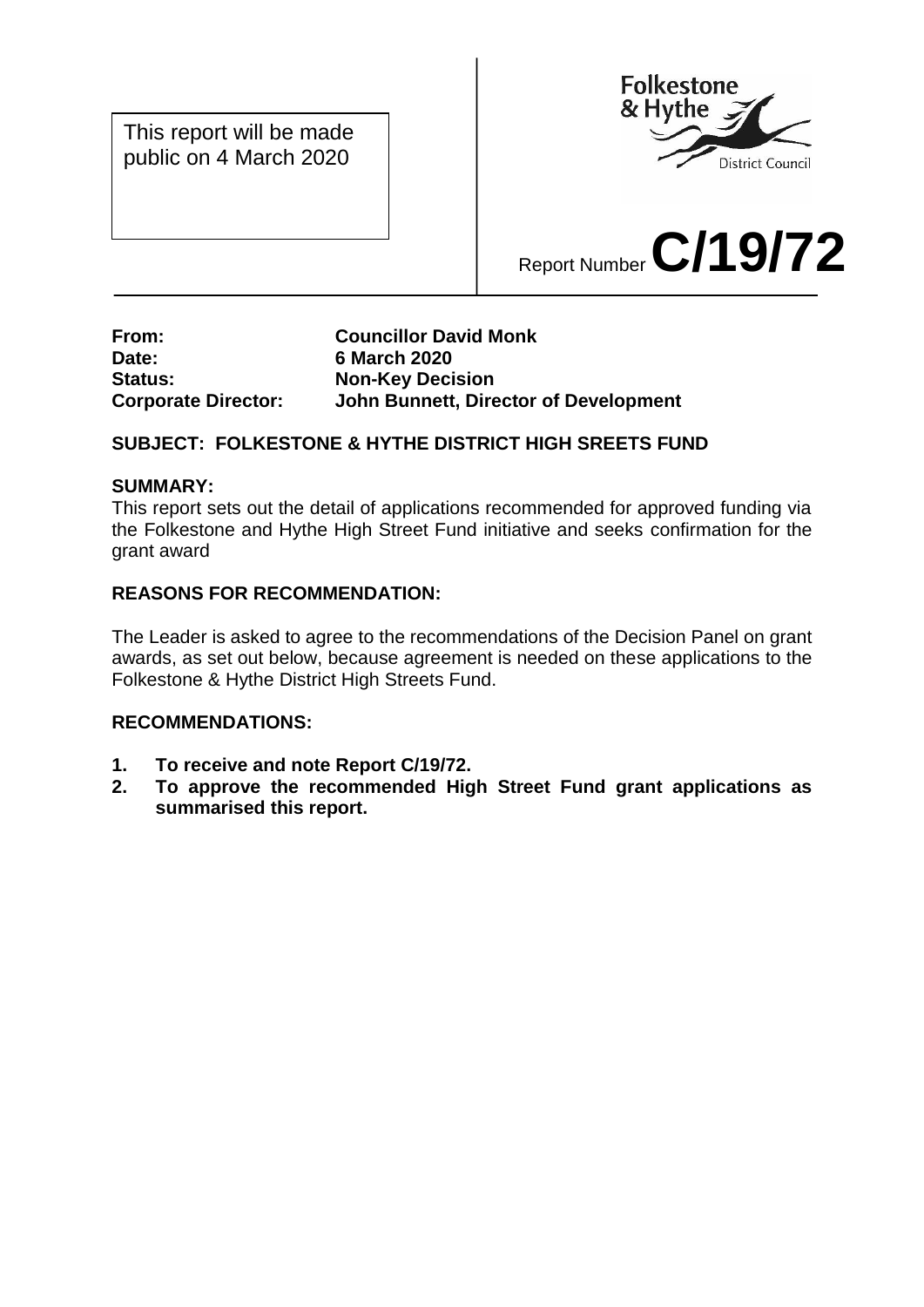# **1. INTRODUCTION**

1.1. The Cabinet of Folkestone & Hythe District Council approved the mechanism for investing and managing the Folkestone & Hythe District High Streets Fund in September 2019 (Cabinet C/19/21), following agreement to establish this fund in February 2019 (Cabinet C/18/74). This is a £3 million fund earmarked reserves to support high streets across the district "looking to deal with a number of adverse pressures" in the current retail climate.

## **2. THE FOLKESTONE & HYTHE HIGH STREETS FUND (HSF)**

- 2.1. The key uses of the District HSF are to (a) take forward major capital investments opportunities and other initiatives led by F&HDC to help transform Folkestone town centre, the largest town in the district; and to (b) provide contributory funding to external organisations to take forward initiatives to address issues and improve Folkestone and other key High Streets in the district.
- 2.2. Cabinet agreed to £2.2 million of District HSF being allocated to Folkestone town centre and the remaining £800,000 made available to ten other high streets across the district at Cheriton, Sandgate, Hythe, New Romney, Lydd, Hawkinge, Dymchurch, Elham, Lyminge and Sellindge.
- 2.3. The HSF provides grants of between £5,000 and £50,000 towards any individual project, and in normal circumstances this is expected to comprise a maximum of 50% of the total project cost. However, in exceptional circumstances, and at its discretion, the Council may award 100% of the funding for a project.
- 2.4. The types of organisations eligible for grant funding includes:
	- Commercial property freehold owners or leaseholders with at least 5 years left on lease when the work is expected to be completed and permission for the works from the freeholder.
	- Town or Parish councils.
	- Other public organisations such as Folkestone Town Team CIC.
- 2.5. The types of projects eligible for grant funding includes, but is not limited to:
	- External renovations or improvements to front elevations of buildings (areas visible from the high street), including repairs, repainting of shop fronts in suitable colours, signage, external lighting, security grilles and/or security glazing, repair of external stonework and brickwork and repair and reinstatement of guttering and down-pipes.
	- Internal ground floor fit-outs or conversion to commercial properties.
	- Improvements to the townscape, including the introduction of signage, new route ways, new public realm, such as art works or landscaping.
	- Introduction of technology and new innovative products, to support the development of commercial operations.
	- Initiatives and events to increase the vitality of the High Street.
	- Work towards developing a project to improve the vitality or physical environment of the High Street, as a precursor to a further application to the fund or other funding source.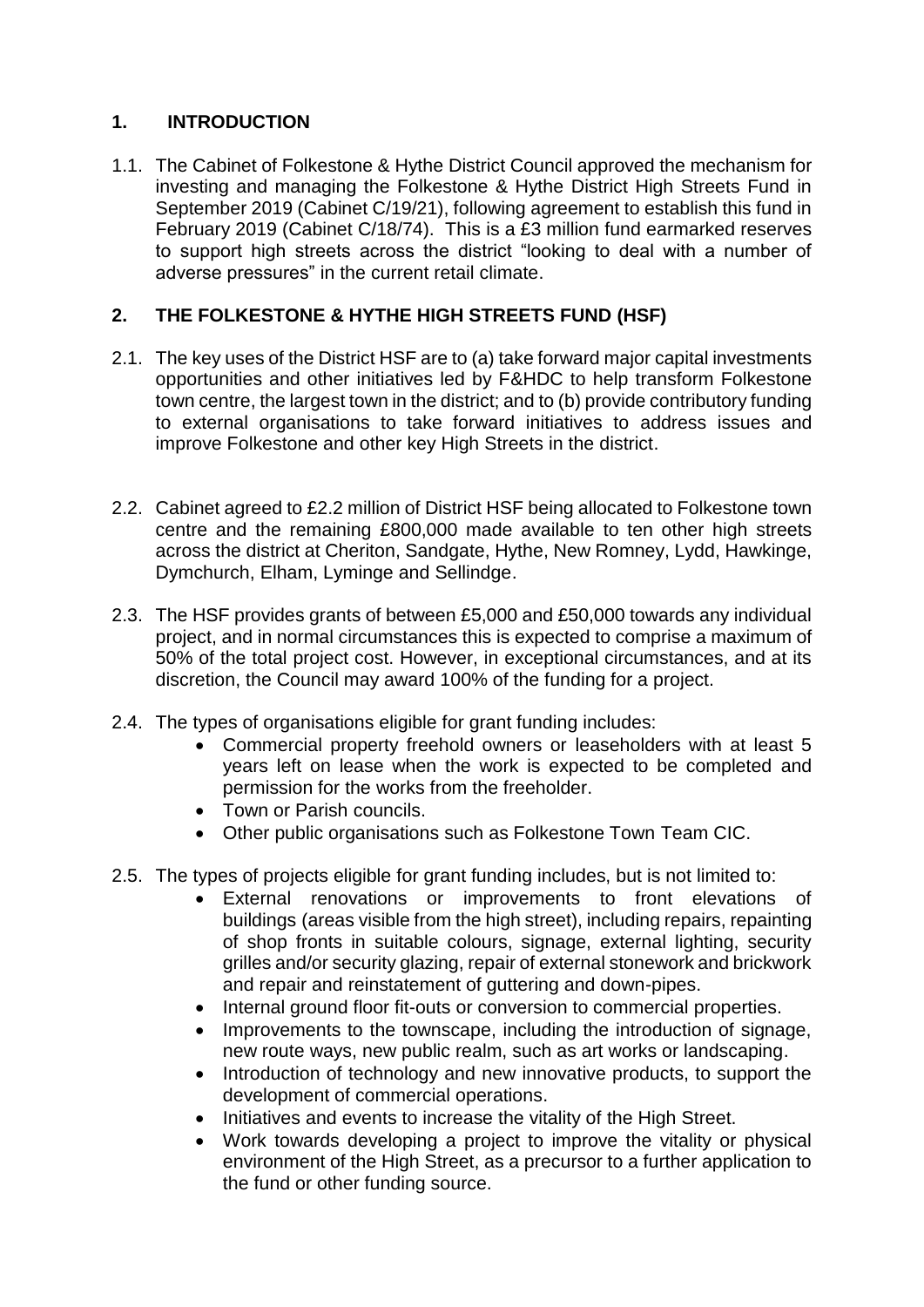- 2.6. The grant scheme was launched on 1<sup>st</sup> October 2019 and grant applications will be accepted at any time until the closure of the scheme. The scheme is expected to run until either 31<sup>st</sup> March 2021 or until funds have been allocated.
- 2.7. Applications received are assessed in the first instance by the Economic Development Team, with decisions on individual applications made by decision panels comprising the Leader of the Council, Councillor David Monk, the Lead Cabinet Member for the District Economy, Councillor David Wimble and a Councillor from the relevant high street ward.

## **3. APPLICATIONS RECEIVED**

3.1. The table below lists the applications to the HSF that have been considered by the relevant decision panels and the following recommendations have been made to the Leader on the HSF grant award. Reasons for the recommendations are also summarised in the table below.

## **4. SUMMARY OF RECOMMENDED HIGH STREET FUND GRANTS**

| Name of<br>applicant                | Purpose of<br>Grant                                                                  | Relevant<br><b>High Street</b> | Recommended<br><b>High Streets</b><br>Fund<br><b>Grant Award</b> | Recommendations<br>of the Decision<br>Panel      |
|-------------------------------------|--------------------------------------------------------------------------------------|--------------------------------|------------------------------------------------------------------|--------------------------------------------------|
| Folkestone<br><b>Town Centre</b>    | Public realm -<br>Christmas<br>Lighting and<br><b>Firework Event</b>                 | Folkestone                     | £5,000                                                           | Approval of 50% of<br><b>Capital Expenditure</b> |
| L&B<br>Restaurant<br>Group          | Property refit -<br>to provide food<br>hall and<br>production<br>kitchen<br>capacity | Folkestone                     | £33,000                                                          | Approval of 50%<br>project costs                 |
| Conchita's                          | Property<br>extension,<br>refurb and new<br>disabled<br>access toilet                | Folkestone                     | £45,000                                                          | Approval of 50%<br>project costs                 |
| <b>Big Boys</b><br><b>Burger Co</b> | Property<br>refurbishment<br>of inside and<br>outside space                          | Folkestone                     | £7,500                                                           | Approval of 50%<br>project costs                 |
| Molton<br><b>Brown Ltd</b>          | Former Lloyds<br><b>Bank</b>                                                         | <b>Hythe</b>                   | £10,083                                                          | Approval of 50%<br>project costs                 |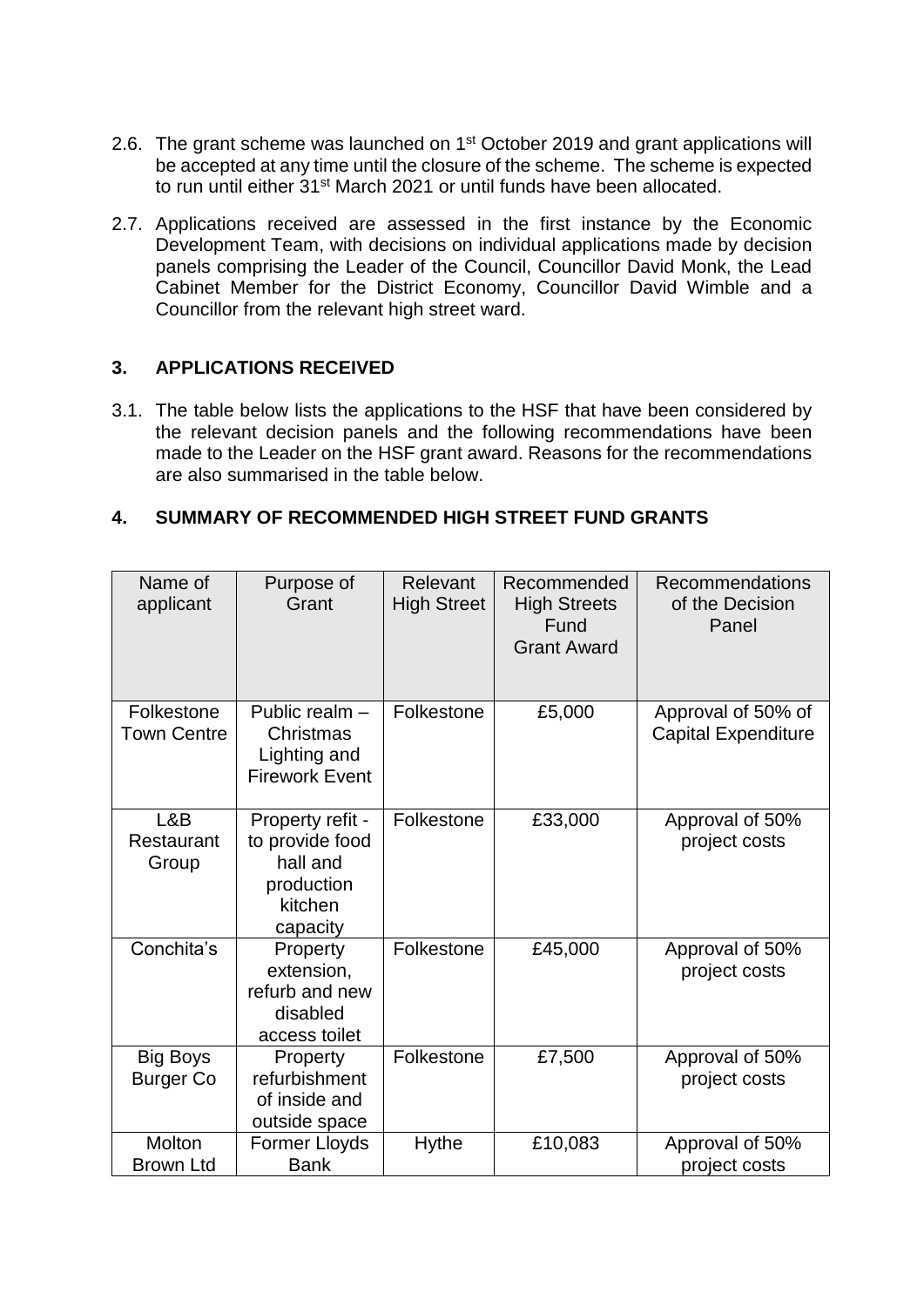|                     | restoration                 |            |         |                                             |
|---------------------|-----------------------------|------------|---------|---------------------------------------------|
|                     | (Grade II listed)           |            |         |                                             |
| Sandgate            | <b>High Street</b>          | Sandgate   | £3,500  | Approval of 50% of                          |
| Parish              | <b>CCTV</b>                 |            |         | capital costs for                           |
| Council             | installation                |            |         | installation of CCTV                        |
| The                 | <b>Public Realm</b>         | Sandgate   | £50,000 | Up to £50,000                               |
| Sandgate            | improvements                |            |         | approval on                                 |
| Society             | to area in front            |            |         | condition of                                |
|                     | of Riviera Court            |            |         | Sandgate PC                                 |
|                     |                             |            |         | confirming                                  |
|                     |                             |            |         | responsibility for                          |
|                     |                             |            |         | ongoing                                     |
|                     | <b>Car Park</b>             |            |         | maintenance                                 |
| Dymchurch<br>Parish | Upgrade                     | Dymchurch  | £27,000 | Approval. Parish<br>Council to be asked     |
| Council             |                             |            |         | to consider charging                        |
|                     |                             |            |         | for car parking over                        |
|                     |                             |            |         | winter so there is no                       |
|                     |                             |            |         | unfair advantage                            |
|                     |                             |            |         | over the                                    |
|                     |                             |            |         | neighbouring FHDC                           |
|                     |                             |            |         | car park in attracting                      |
|                     |                             |            |         | users.                                      |
| <b>DBM</b>          | Improvement to              | <b>New</b> | £5,500  | Agreed to 50% of                            |
| <b>Medicals</b>     | Pharmacy                    | Romney     |         | capital costs of two                        |
| T/A New             | Service                     |            |         | $items -$                                   |
| Romney              |                             |            |         | refurbishment of                            |
| Pharmacy            |                             |            |         | consultancy room,                           |
|                     |                             |            |         | shop floor & equip<br>and renovation of the |
|                     |                             |            |         | façade of the                               |
|                     |                             |            |         | building (painting                          |
|                     |                             |            |         | and new                                     |
|                     |                             |            |         | lights/signage)                             |
| Cheriton            | Support 2 x art             | Cheriton   | £10,000 | Approval. To be                             |
| Light               | installations (1            |            |         | asked to encourage                          |
| Festival            | permanent) at               |            |         | future opportunities                        |
|                     | <b>Light Festival</b>       |            |         | to convert other                            |
|                     |                             |            |         | artworks into                               |
|                     |                             |            |         | permanent                                   |
|                     |                             |            |         | installations.                              |
| Friends of          | Education -                 | Dymchurch  | £9,000  | Approval for 100%                           |
| Martello 24         | <b>New Education</b>        |            |         | costs for new                               |
|                     | Displays for<br>Martello 24 |            |         | displays (part of<br>wider refurbishment    |
|                     |                             |            |         |                                             |
| <b>Owlets Ltd</b>   | Fitting out of              | Hythe      | £22,000 | project).<br>Approval of request            |
|                     | empty shop for              |            |         | to grant full award of                      |
|                     | grocery, vegan              |            |         | requested 13%                               |